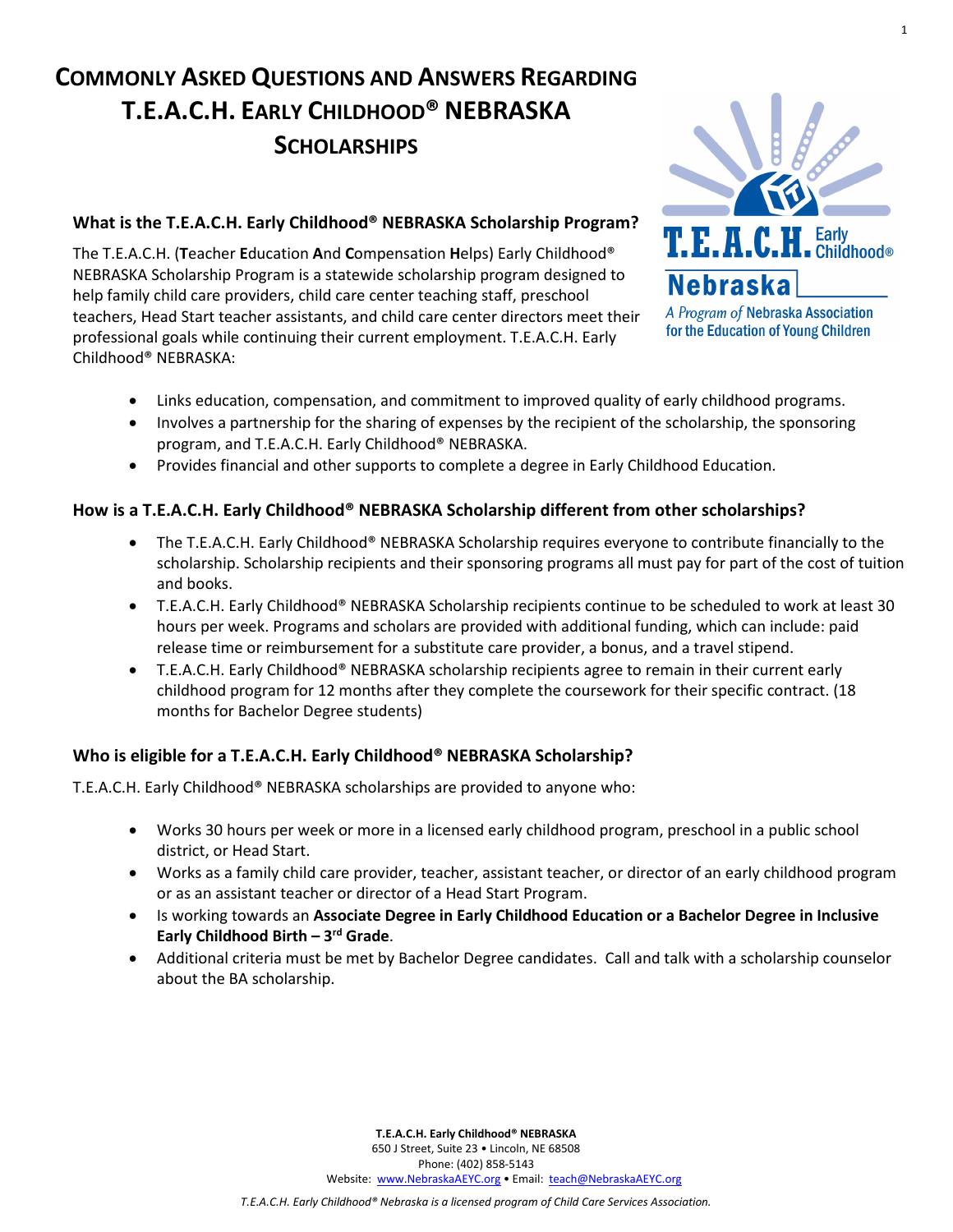# **Are T.E.A.C.H. Early Childhood® NEBRASKA scholarships limited to those people working in programs licensed by the Health and Human Services System Department of Regulation and Licensure Child Care Licensing System?**

T.E.A.C.H. Early Childhood® NEBRASKA Scholarships are available to people working for DHHS licensed child care programs, Head Start, or those programs operating under Rule 11 and approved by the Nebraska Department of Education. (These are typically public school preschools.) The T.E.A.C.H. Early Childhood® NEBRASKA Counselor will verify that all applicants work for programs operating under at least one of these sets of program standards. If a program is not operating under one of these sets of standards and wants to participate in the T.E.A.C.H. Early Childhood® NEBRASKA program, they will need to become licensed.

## **Who is not eligible for a T.E.A.C.H. Early Childhood® Nebraska scholarship?**

At this time, T.E.A.C.H. Early Childhood® NEBRASKA needs to prioritize those persons working most directly in early childhood care and education settings. The scholarships are intended for providers who work directly with children in early childhood care and education settings and directors that supervise teachers. At this time, those employed in the following positions are not eligible for T.E.A.C.H. Early Childhood® NEBRASKA scholarships:

- Cooks, van drivers
- Home visitors, family support workers
- Head start teachers
- Licensed exempt providers

# **Are people who live in Nebraska, but work in early childhood programs outside of Nebraska, eligible for T.E.A.C.H. Early Childhood® NEBRASKA scholarships?**

No, people who live in Nebraska, but work in early childhood programs outside of Nebraska, will not be eligible for T.E.A.C.H. Early Childhood® NEBRASKA scholarships.

# **Are people who work in early childhood in Nebraska, but live outside of Nebraska, eligible for T.E.A.C.H. Early Childhood® NEBRASKA scholarships?**

Yes, people who work in Nebraska, but live outside of Nebraska, will be eligible for T.E.A.C.H. Early Childhood® NEBRASKA scholarships. However, these recipients must still attend a Nebraska college/university that participates with T.E.A.C.H. Early Childhood® NEBRASKA.

# **Which colleges/universities partner with the T.E.A.C.H. Early Childhood® NEBRASKA scholarship program?**

Community Colleges:

- Central Community College
- Metro Community College
- Mid-Plains Community College
- Northeast Community College
- Southeast Community College
- Western Nebraska Community College
- Nebraska Indian Community College
- Little Priest Community College

**T.E.A.C.H. Early Childhood® NEBRASKA**

650 J Street, Suite 23 • Lincoln, NE 68508 Phone: (402) 858-5143

Website: [www.NebraskaAEYC.org](http://www.nebraskaaeyc.org/) • Email: [teach@NebraskaAEYC.org](mailto:teach@NebraskaAEYC.org)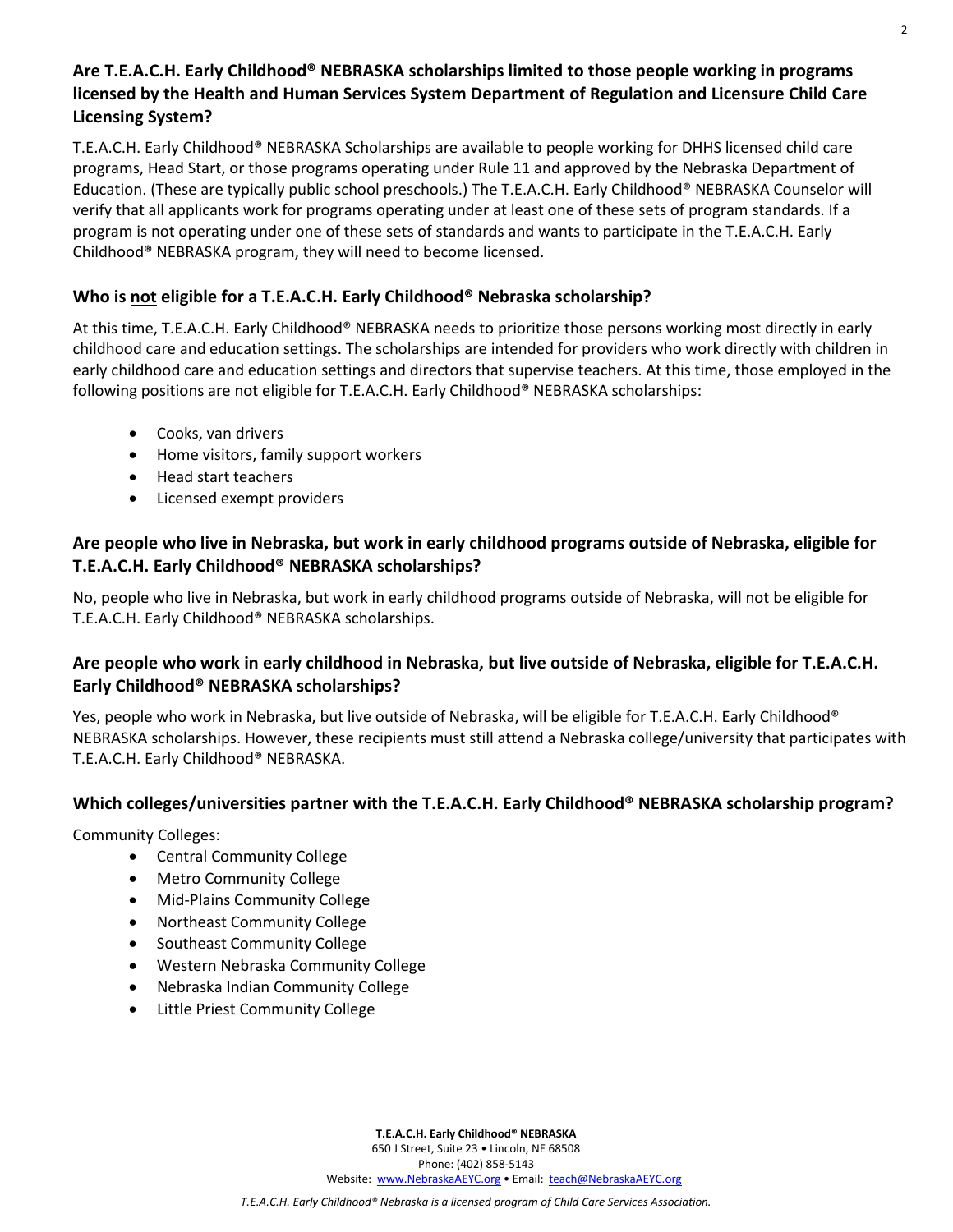Colleges/Universities:

- Chadron State College
- Peru State College
- Wayne State College
- University of Nebraska Kearney
- University of Nebraska Lincoln

A current list can also be found at [www.nebraskaaeyc.org.](http://www.nebraskaaeyc.org/) Click on the "Programs/Services" tab for T.E.A.C.H. Early Childhood® NEBRASKA general information.

#### **Will T.E.A.C.H. Early Childhood® NEBRASKA pay for courses taken through out-of-state colleges or universities, or through internet based colleges or correspondence courses?**

T.E.A.C.H. Early Childhood® NEBRASKA scholarships only pay for courses taken at a Nebraska college/university that participates with T.E.A.C.H. Early Childhood® NEBRASKA. T.E.A.C.H. will also pay for online classes only taken at a participating Nebraska college/university.

## **What additional financial aid forms must a T.E.A.C.H. Early Childhood® NEBRASKA Scholarship recipient complete?**

All approved T.E.A.C.H. Early Childhood® NEBRASKA scholarship recipients are required to apply for the Pell Grant and other financial aid by completing a FAFSA (Free Application for Federal Student Aid) form. This form is available online at www.FAFSA.ed.gov. Please note that there should NEVER be a charge for filing.

Additional financial aid helps stretch scholarship dollars and increases the number of people who can benefit from T.E.A.C.H. scholarships. Free assistance for filling out the FAFSA application is available through the recipient's college/university or contact EducationQuest at http:www.educationquest.org or 1-800-303-3745. When recipients receive their award, we encourage them to accept any scholarships or grants that do not need to be repaid. Please do not accept any student loans. If a recipient has applied for the FAFSA in the past year and didn't qualify, and they feel that their financial situation hasn't changed since then, please contact the T.E.A.C.H. Counselor.

#### **What does T.E.A.C.H. Early Childhood® NEBRASKA provide?**

- 80% of the cost of tuition and books
- A travel stipend each term
- \$\$ for hiring a substitute and/or paid time off work to study, go to school, etc.
- A bonus at the end of the contract year.
- College and career support and assistance.

#### **What are the scholarship recipient's obligations to fulfill their T.E.A.C.H. scholarship contract?**

- Enroll in an early childhood education program at a college or university.
- Register for approved courses. Only those courses that are part of the early childhood degree program (including required general education classes and skill building classes) will be approved.
- Submit class schedules to the T.E.A.C.H. Early Childhood® NEBRASKA Counselor.
- Attend classes regularly.
- Complete all coursework and successfully pass each course with a grade of "C" or better.
- Submit grade reports soon after the end of each quarter or semester.
- Reimburse Nebraska AEYC for 10% of the cost of tuition and books that exceed the travel reimbursement.
- Let the T.E.A.C.H. Early Childhood® NEBRASKA Counselor know if additional financial aid has been received.
- Remain employed in their current early childhood program for 12 to 18 months after the T.E.A.C.H. contract has been completed.

**T.E.A.C.H. Early Childhood® NEBRASKA**

650 J Street, Suite 23 • Lincoln, NE 68508

Phone: (402) 858-5143

Website: [www.NebraskaAEYC.org](http://www.nebraskaaeyc.org/) • Email: [teach@NebraskaAEYC.org](mailto:teach@NebraskaAEYC.org)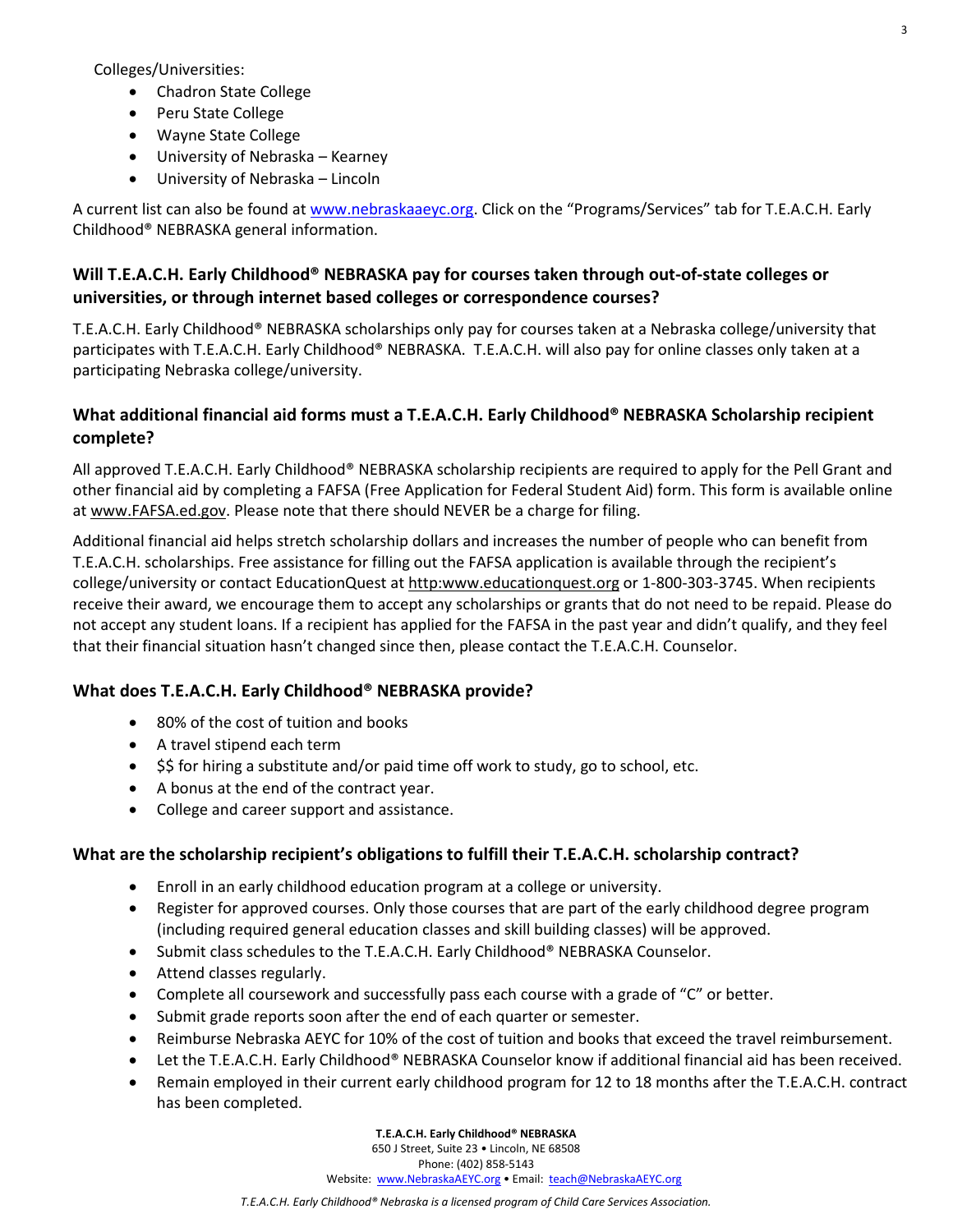## **Once a recipient has been notified that they've been awarded a scholarship and they send in their signed contract, how do they proceed with registering for classes?**

- Call the college or university and have a course catalog and class schedule sent. (Or, look them up online.)
- Arrange a time to meet with an advisor from the college/university's early childhood education program. They will help students with course selection and be able to answer registration questions that pertain to their particular college or university. Then, register for course(s).
- Contact the T.E.A.C.H. Early Childhood® NEBRASKA Counselor with course selection.
- The T.E.A.C.H. Early Childhood® NEBRASKA Counselor will then notify the college or university that the course(s) and books have been approved and can be billed to Nebraska AEYC.
- *Recipients will do this every term they take classes.*

# **What courses will be paid for through the T.E.A.C.H. Early Childhood® NEBRASKA scholarship?**

T.E.A.C.H. only approves coursework in an Associate of Applied Science Degree in Early Childhood Education, Associate of Arts Degree in Academic Transfer with an Early Childhood Education Emphasis, or a Bachelor's Degree in Inclusive Early Childhood Birth-3<sup>rd</sup> Grade. Scholarship recipients will need to work with their respective colleges or universities and the T.E.A.C.H. Early Childhood® NEBRASKA Counselor to be sure that all courses taken apply to their degree and will be covered by the T.E.A.C.H. Early Childhood® NEBRASKA Scholarship.

# **How many credit hours will T.E.A.C.H. Early Childhood® NEBRASKA pay for and how long do I have to complete the coursework?**

All T.E.A.C.H. Early Childhood® NEBRASKA scholarships are awarded for a 12 month contract period. If attending a community college on the quarter system (Metro and Southeast), scholars must complete 12-18 credit hours per contract year. If attending a college/university on the semester system (all other schools), a scholar must complete 9– 15 credit hours per contract year. If a scholar does not complete the minimum number of credit hours during the 12 month contract period, it is possible that T.E.A.C.H. will be able to grant a one term contract extension. This is determined on a case-by-case basis.

# **Can a person receive more than one scholarship contract?**

When a scholar successfully completes their T.E.A.C.H. Early Childhood® NEBRASKA Scholarship contract, they are automatically eligible for another scholarship, provided there is funding available to support that contract. If a scholar wants to continue their studies, they need to notify the T.E.A.C.H. Early Childhood® NEBRASKA Counselor to discuss the establishment of a new contract.

Sponsoring programs will also be required to sign the new contract indicating they are willing to sponsor the scholar for an additional year and will assume their portion of the financial commitment. Should a sponsoring program decide they cannot support the scholar for an additional year, the scholar is no longer eligible to participate in the T.E.A.C.H. Early Childhood® NEBRASKA Scholarship Program.

#### **What if a recipient wants to take more credit hours than the contract allows?**

T.E.A.C.H. Early Childhood® NEBRASKA handles these situations on a case-by-case basis. Any scholarship recipient who wants to take more credits than specified in their contract **must first discuss the issue with the T.E.A.C.H. Early Childhood® NEBRASKA Counselor**. Additional credits will only be approved for students who have demonstrated academic success and who have received permission from their sponsoring program.

Sponsoring programs and T.E.A.C.H. Early Childhood® NEBRASKA incur additional costs when extra credit hours are taken. Therefore, scholarship recipients should not assume that additional credits will be approved.

> **T.E.A.C.H. Early Childhood® NEBRASKA** 650 J Street, Suite 23 • Lincoln, NE 68508 Phone: (402) 858-5143 Website: [www.NebraskaAEYC.org](http://www.nebraskaaeyc.org/) • Email: [teach@NebraskaAEYC.org](mailto:teach@NebraskaAEYC.org)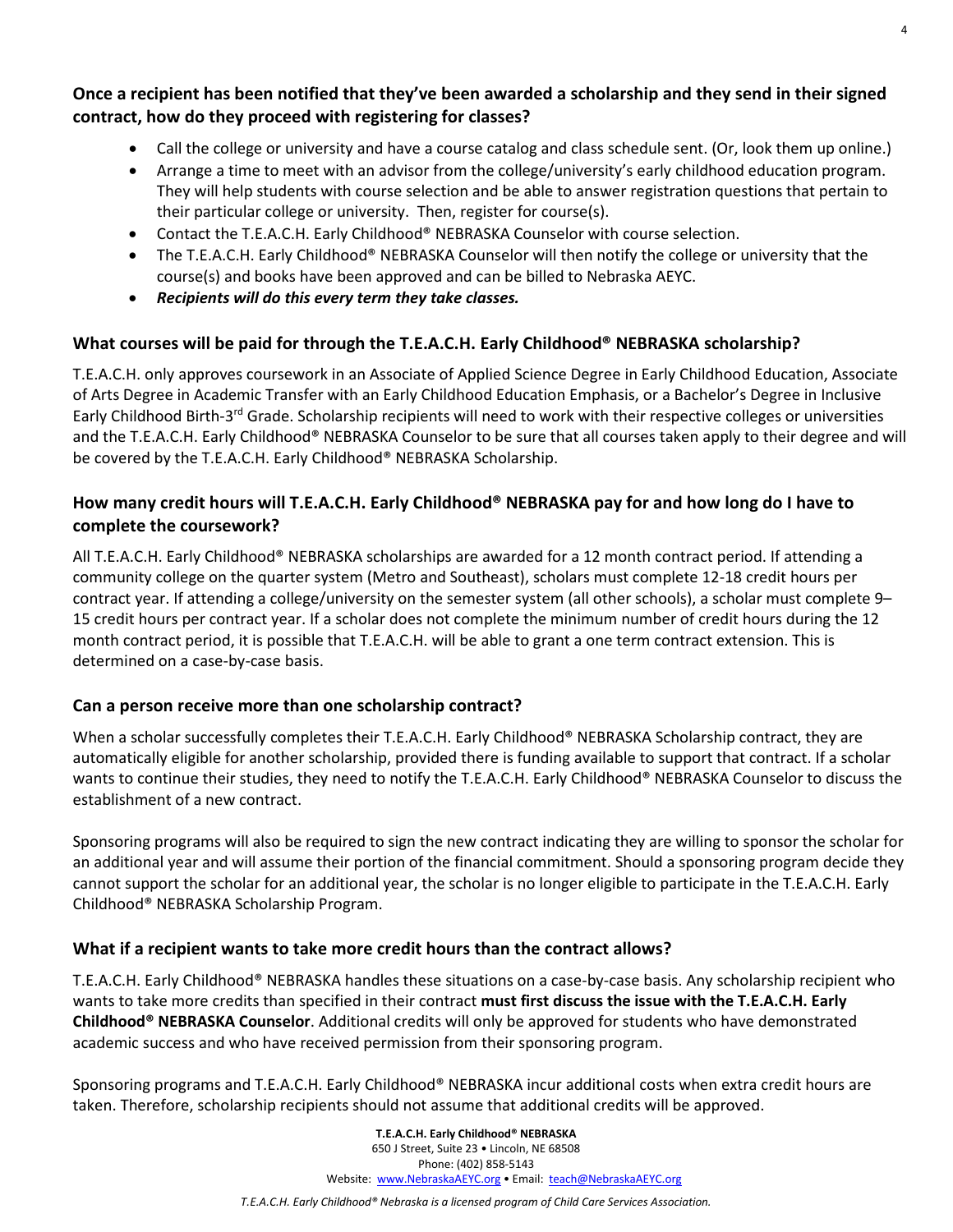## **If a student completes their AAS or AA early childhood degree at a community college, will they be able to transfer their scholarship to the Bachelor Degree scholarship? What is the BA Gap Scholarship?**

Yes. Once a student has completed the credit requirements for an AAS or AA early childhood degree and wishes to continue their education, there a few steps that will take place.

- Fill out a new T.E.A.C.H. application. It is important that the student's sponsoring program agrees to continue to sponsor them.
- Choose a participating college/university and have an informal degree audit completed. To complete an informal degree audit, the student will send their associate degree transcripts to the four year college/university they would like to attend. The college/university will then use those transcripts to determine what classes the student has already taken that will transfer, credit-for-credit, into their college/university. In order to qualify for the traditional Bachelor Degree scholarship model, students will need to be able to transfer at least 60 credits. Classes that transfer for electives will not be counted in the total. Most AAS graduates don't have 60 transferable credits.
- However, students are still able to receive a scholarship if they do not meet the 60 transferable credit hour requirement. A student in this situation will be selected to follow the Bachelor Degree **Gap** Scholarship model. This scholarship is for students who aren't able to transfer at least 60 credits, but meet the rest of the requirements. This scholarship requires students to first take all the possible classes that they can at a community college first that will then transfer to their four year college/university they would like to attend. (Ex. College Algebra, Biology, Western Civilization)

## **What if a recipient is having trouble and is not sure they can complete the coursework at this time?**

**All scholarship recipients should call their T.E.A.C.H. Early Childhood® NEBRASKA Counselor first, if they are struggling for any reason.** Scholars should be familiar with the drop/add policies at their college or university. Students are encouraged to drop a class as early as possible, if they won't be able to complete the required coursework or are receiving a failing grade. Courses dropped or withdrawn from after the first week of classes will still require full tuition payment.

#### **What happens if a recipient fails a course?**

T.E.A.C.H. Early Childhood® NEBRASKA handles these situations on a case-by-case basis. Typically, the T.E.A.C.H. program will pay for a course once, but will consider paying for a class a second time, if the scholarship recipient can explain how a special circumstance contributed to the failure of the class. Should T.E.A.C.H. decide to pay for the course to be taken a second time, the scholar will need to outline what additional supports will be put in place to ensure a grade of "C" or better is achieved. **However, if a recipient is ever having trouble with a class, the T.E.A.C.H. Early Childhood® NEBRASKA Counselor needs to be notified immediately.** The Counselor may advise the recipient to withdraw from their course rather than receive a failing grade. The Counselor may also be able to let the recipient know what else they could do to improve their grade. Do not wait until the term is over to contact your T.E.A.C.H. Counselor.

# **Can T.E.A.C.H. Early Childhood® NEBRASKA Scholarship recipients take a term off?**

Yes. Recipients will still need to meet the minimum number of credit hours during the 12 month contract period in order to complete their contract. Recipients taking a term off will also still need to inform the T.E.A.C.H. Early Childhood® NEBRASKA Counselor that they won't be taking any classes.

If a student takes two consecutive terms off, and does not enroll in classes by the third consecutive term, the student will have to reapply for their scholarship.

Again, if a recipient does not complete the minimum number of credit hours during the 12 month contract period, it is possible that T.E.A.C.H. will be able to grant a one term contract extension. This is determined on a case-by-case basis.

> **T.E.A.C.H. Early Childhood® NEBRASKA** 650 J Street, Suite 23 • Lincoln, NE 68508 Phone: (402) 858-5143 Website: [www.NebraskaAEYC.org](http://www.nebraskaaeyc.org/) • Email: [teach@NebraskaAEYC.org](mailto:teach@NebraskaAEYC.org)